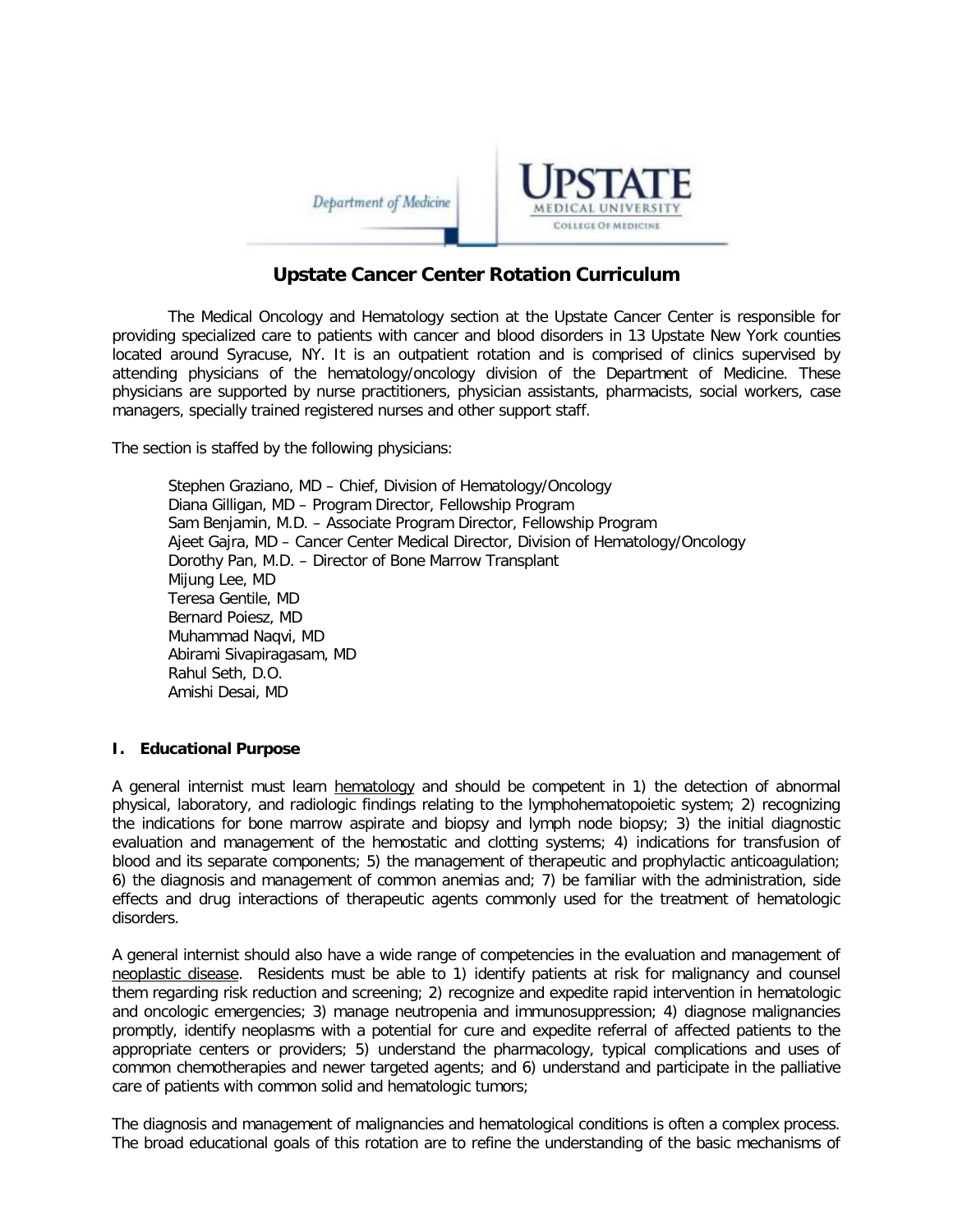carcinogenesis, epidemiology, and natural history of malignancies, and to become familiar with the key aspects of the treatment of malignancies. Similarly, the service will contribute to the resident's understanding of the pathogenesis, diagnosis, and treatment of a broad range of common hematological and malignant conditions. An emphasis is placed on practice based learning during this rotation. Many patients participate in clinical trials, and residents will be exposed to both the ethical and pragmatic dimensions that medical research adds to patient care. The residents will have the opportunity to observe the hematologist/oncologist's approach to patient care that is both therapeutic and humanistic. The need for compassion, respect for the patient and family, a "listening spirit", and end of life care are exceptionally modeled in this rotation.

## **II. Learning Venue**

A. Rotation Description – The residents will see patients ages 18 or greater at the Upstate Cancer Center Monday through Friday with different attendings. On some days certain faculty may see patients with unique or very sub-specialized problems. This affords the resident learner the opportunity to learn about unusual diseases. Residents will see patients in conjunction with the attending and will be expected to present the relevant history, PE and diagnostics of the case.

Educational Goals for PGY-1, 2 and 3's – the goals of this rotation are for residents to: 1) perfect data acquisition skills including history taking with the patient and the family 2) review past medical records and demonstrate an understanding of the importance of primary information, physical examination, pertinent cost effective laboratory and ancillary studies; 3) develop the knowledge base required to systematically approach the management of Heme/Onc outpatients and to be able to improve judgment about when they should be admitted; and 4) participate in the diagnosis, treatment, and long-term management of major oncologic diagnoses, particularly breast malignancy, intrathoracic neoplasms, aerodigestive cancer, head and neck malignancies, melanoma, lymphoma and genitourinary disease.

- B. Teaching Methods
- 1) Clinical activities The Upstate Cancer Center is a great learning venue for different hematology/oncology related conditions. The residents get a chance to work with a subgroup of attendings like specialists in lung cancer, breast cancer, colon cancer, malignancies involving the bone marrow, etc. Here they interact with a totally different population of patients who already have these diagnoses and present for either active treatment like chemotherapy or long-term follow-up, which gives the residents a fair idea of how to perform surveillance of these patients. The residents typically see the patients on their own first and then discuss the case and see the patient with the attending again. This gives them a unique opportunity to learn counseling skills and surveillance of these patients as demonstrated by the attending physician.
- 2) Recommended Reading
	- The residents are referred to the primary texts in these areas:
	- Harrison's Textbook of Medicine, 19<sup>th</sup> Edition, sections on cancer and blood disorders

- DeVita, Hellman, and Rosenberg's: Cancer Principles and Practices of Oncology. Ninth Edition. Philadelphia, Lippincott, Williams & Wilkins 2011.

- Abeloff: Clinical Oncology. Fourth Edition. Churchill Livingstone, 2008
- Williams Hematology, Ninth Edition. McGraw-Hill, Inc. 2016.
- Hoffman: Hematology: Basic Principles and Practice. Churchill Livingstone, 2013

Additionally residents are expected to review the MKSAP for Hematology and Oncology

Access electronic databases for the latest therapeutic recommendations: [http://www.cancer.gov](http://www.cancer.gov/)

- http://www.uptodate.com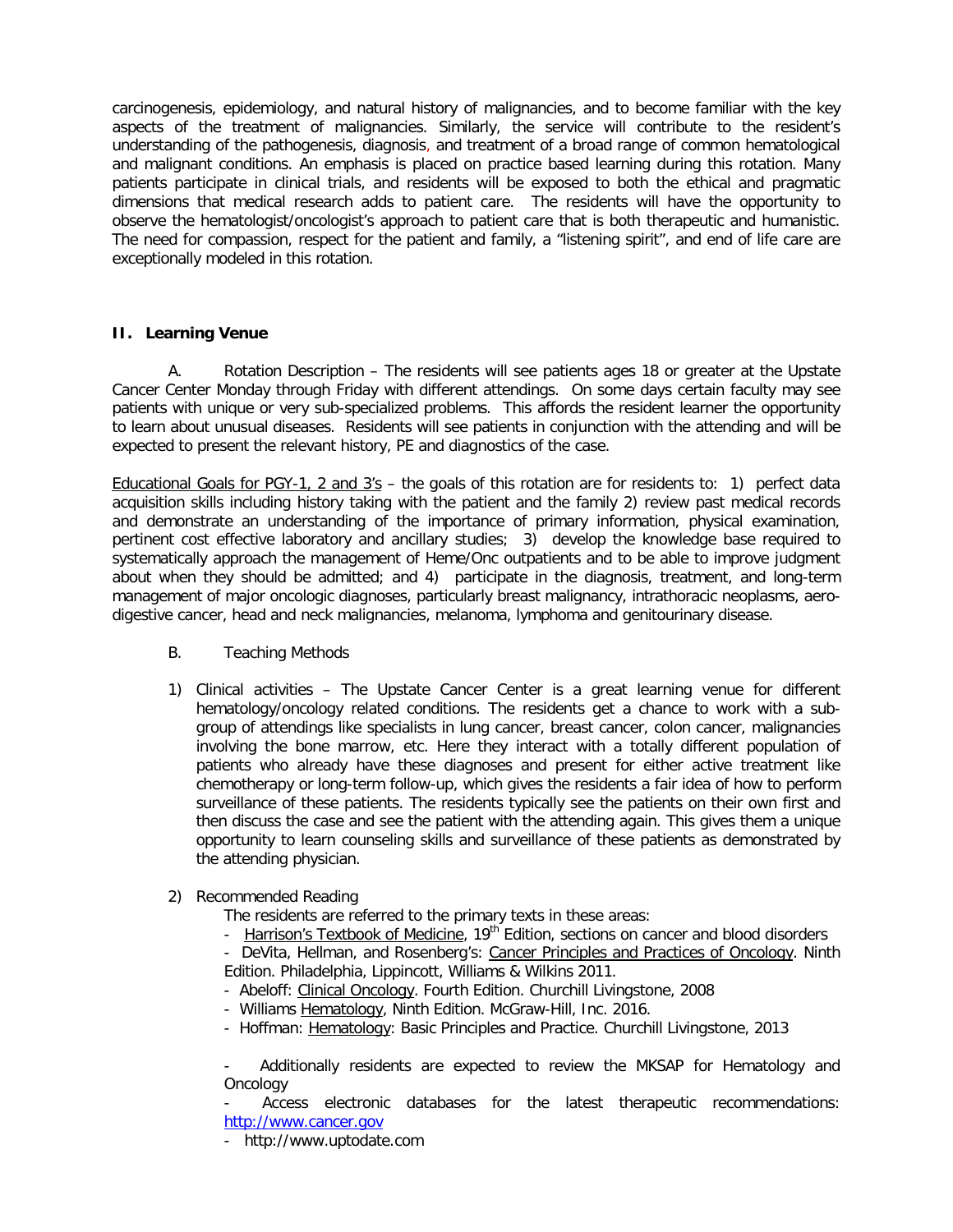The residents are directed to specific articles of recent interest as the need arises. They also have access to the many hematologic and oncologic clinical research protocols currently under investigation in the division. Residents are introduced to the Hematology/Oncology division's research trial website where they can review available protocols at [www.upstate.edu/medicine/cancertrial](http://www.upstate.edu/medicine/cancertrial)

- 3. Unique Learning Opportunities
	- Tumor Board: An hour-long monthly institutional conference that addresses a specific disease questions and involves medical oncologists, radiation oncologists, pathologists, radiologist and the pertinent surgical specialists. They include GU, Head and Neck, Melanoma, GI, Breast and Thoracic Oncology Program (TOP).
	- Hematology/Oncology Lecture Series: Didactic conference held twice a week at 4 pm each Tuesday and Wednesday, attended by hematology/oncology attendings, hematology/oncology fellows, radiation oncology attendings, radiation oncology residents, internal medicine residents and medical students.
	- Hematopathology Conference: An hour long conference, held at 4 pm every Monday, provides an interface between medical oncologists and hematopathologists. Bone marrow aspirates, biopsies and flow cytometry findings in various hematologic malignancies are discussed. Patients with complex coagulopathies and benign hematologic diseases are discussed as well.
	- Oncology-Pathology Conference: A monthly conference held every last Wednesday of each month at 4 pm. Attended by medical oncologists and pathologists. Tissues obtained as a result of biopsies, surgical resection specimen, fine needle aspirates etc. are discussed. When pertinent results of immunostaining, FISH testing, molecular profiling and gene testing are also shown and briefly discussed.
	- Bimonthly Research Meeting: This meeting is held every two months in which clinical trials (including intergroup trials), and research protocols are discussed.
	- Clinical research and national randomized trials: As described above.

## **III. Educational Content**

| Advance planning and management of end-of-life<br><b>issues</b> |
|-----------------------------------------------------------------|
| Breast cancer (pre- and postmenopausal)                         |
| Dermatologic                                                    |
| Actinic keratosis (see also Dermatology)                        |
| Basal cell carcinoma (see also Dermatology)                     |
| Melanoma (see also Dermatology)                                 |
| Squamous cell<br>carcinoma<br>(see<br>also                      |
| Dermatology)                                                    |
| Gastrointestinal                                                |
| Cancer of the anus                                              |
| Cancer of the colon, rectum                                     |
| Cancer of the esophagus                                         |
| Cancer of the gallbladder, bile ducts                           |
| Cancer of the pancreas                                          |
| Cancer of the stomach                                           |
| Hepatoma                                                        |
| Metastatic disease to various sites                             |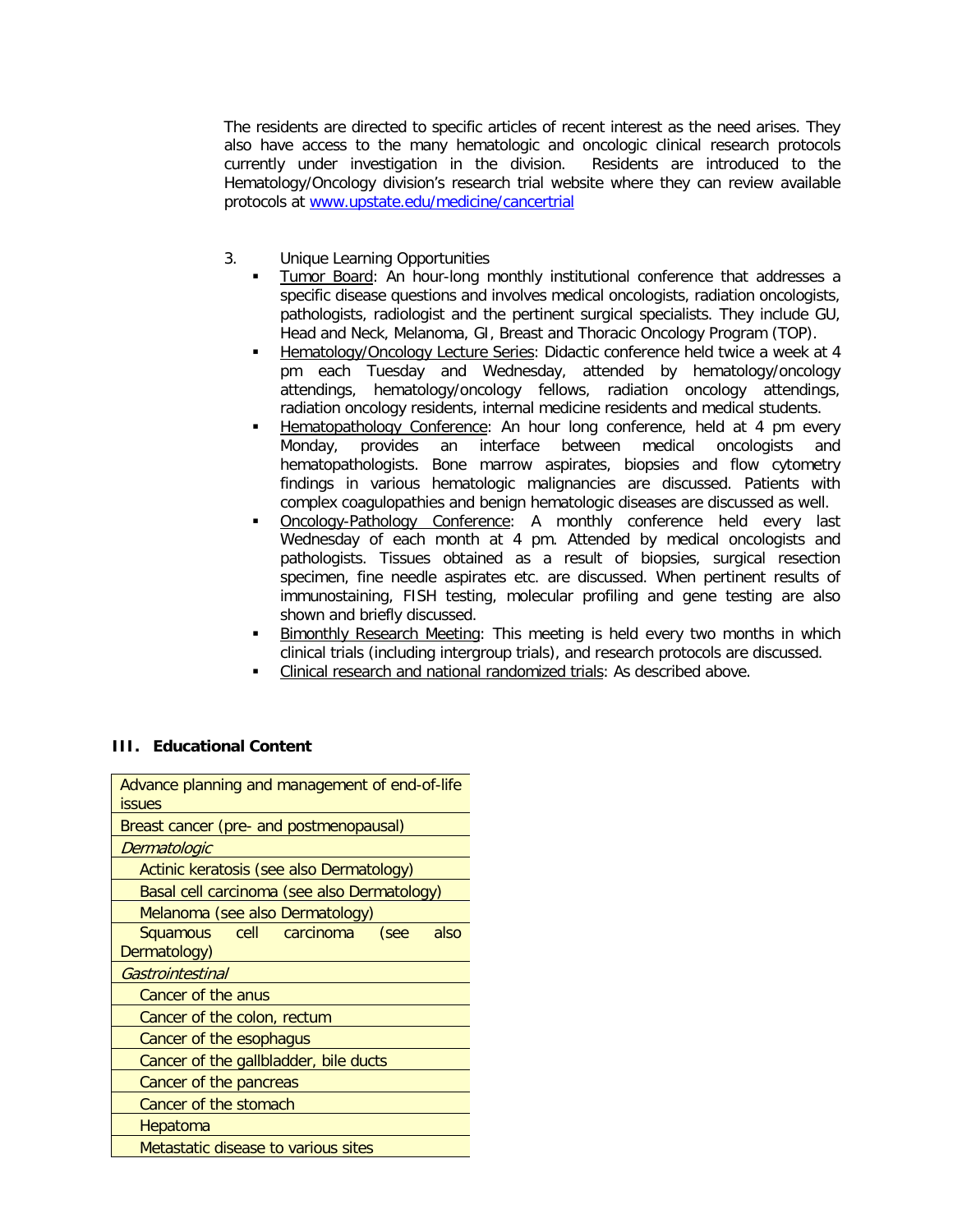| Genitourinary                                               |
|-------------------------------------------------------------|
| Cervical dysplasia and cancer                               |
| <b>Endometrial cancer</b>                                   |
| <b>Kidney cancer</b>                                        |
| <b>Ovarian cancer</b>                                       |
| Prostate cancer                                             |
| <b>Testicular cancer</b>                                    |
| Ureter, bladder cancer                                      |
| <b>Head and neck</b>                                        |
| Cancer of the head, neck                                    |
| Cancer of the parathyroid                                   |
| Cancer of the thyroid                                       |
| Hematologic malignancies and lymphoma                       |
| Chronic lymphocytic leukemia                                |
| Hodgkin's and non-Hodgkin's lymphomas                       |
| Leukemia, acute                                             |
| Multiple myeloma                                            |
| Myelodysplastic syndrome                                    |
| Management of pain, emesis, and nutrition                   |
| Neurologic                                                  |
| <b>CNS lymphoma</b>                                         |
| Metastatic disease to the CNS                               |
| Primary brain tumors                                        |
| Nutrition in malignancy                                     |
|                                                             |
| Oncologic emergencies                                       |
| Depressed CNS function<br>due<br>to<br>brain                |
| malignancy                                                  |
| Hypercalcemia                                               |
| Pericardial tamponade                                       |
| Renal failure due to uteral obstruction                     |
| Spinal cord compression                                     |
| Tumor lysis syndrome                                        |
| Pulmonary                                                   |
| <b>Bronchial carcinoid</b>                                  |
| Cancer of the lung                                          |
| <b>Mediastinal tumors</b>                                   |
| Pleural malignancy                                          |
| Superior vena cava syndrome                                 |
|                                                             |
| <b>Hemochromatosis</b>                                      |
| <b>Hemostasis and thrombosis</b>                            |
| Abnormal coagulation (abnormal prothrombin                  |
| and partial thromboplastin times)                           |
| Anticardiolipin antibody syndrome                           |
| Anticoagulation, fibrinolysis (therapeutic)                 |
| Disseminated intravascular coagulation                      |
| Hypercoagulable state                                       |
| <b>Hyperviscosity syndrome</b><br><b>Platelet disorders</b> |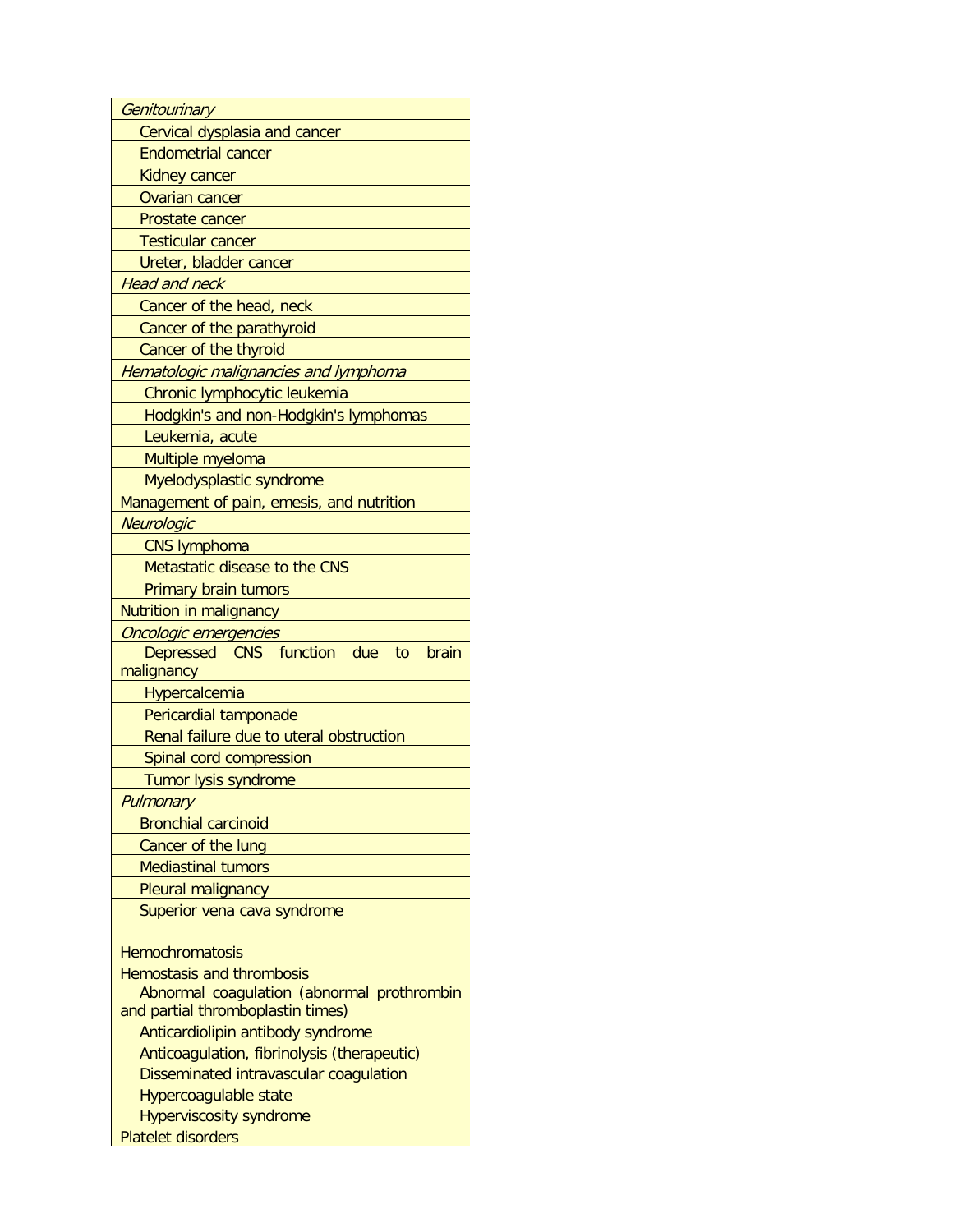| <b>Platelet dysfunction</b>           |
|---------------------------------------|
| Thrombocytopenia                      |
| <b>Thrombocytosis</b>                 |
| Leukocyte disorders                   |
| Leukemoid reaction                    |
| Immunosuppression                     |
| <b>Neutropenia</b>                    |
| Myeloproliterative disorders          |
| Chronic myelogenous leukemia          |
| Polycythemia vera                     |
| <b>Primary Thrombocytosis</b>         |
| Neoplasia (see also Oncology)         |
| Hodgkin's and non-Hodgkin's lymphomas |
| Leukemia, acute                       |
| Myelodysplastic syndrome              |
| Myeloid metaplasia                    |
| Polycythemia, secondary               |
| <b>Red Cell Disorders</b>             |
| Anemia                                |
| Hemoglobinopathy (e.g. sickle cell)   |
| <b>Transfusion therapy</b>            |

**IV. Method of Evaluation –** Evaluations are based on the six core competencies. All team members are expected to complete formal evaluations at the end of each rotation using our web based E-value evaluation software. Residents are evaluated by the attendings.

## **V. Rotation Specific Competency Objectives – see link to competencies document**

Patient care - A unique opportunity to provide specialized care to often seriously ill patients. It is very important to be able to decide if the patient can still be managed as an outpatient or needs to be admitted for further management, being too unstable to remain an outpatient.

Medical Knowledge - This is a valuable opportunity for residents to review classic literature in the management of common hematologic and malignant conditions.

Professionalism - Underscores the values of humanism in medicine and need for respect and compassion towards patients and families.

Interpersonal and communication skills - A great opportunity to establish effective therapeutic relationships with patients and families in an environment where concern and involvement are typically high; An opportunity to build on listening and non-verbal skills; Opportunity to gain experience with the "bad news discussion" through role modeling by faculty.

Practice-based learning – Hematology/oncology is one of the fastest changing specialties and challenges residents to be proficient in literature searches and evidence based medicine. In addition residents will participate in the care of patients on research trials. Residents have the opportunity to familiarize themselves with the use of web-based resources to obtain the latest information regarding treatment and available clinical trials since the field is constantly evolving.

System based practice – Residents are expected to work for safe and appropriate follow up in this patient population that often has multiple different medical/surgical disciplines involved in their care. There is also increased collaboration with nursing staff especially in the areas of chronic pain management, coordination of care and close observation of treatment side effects.